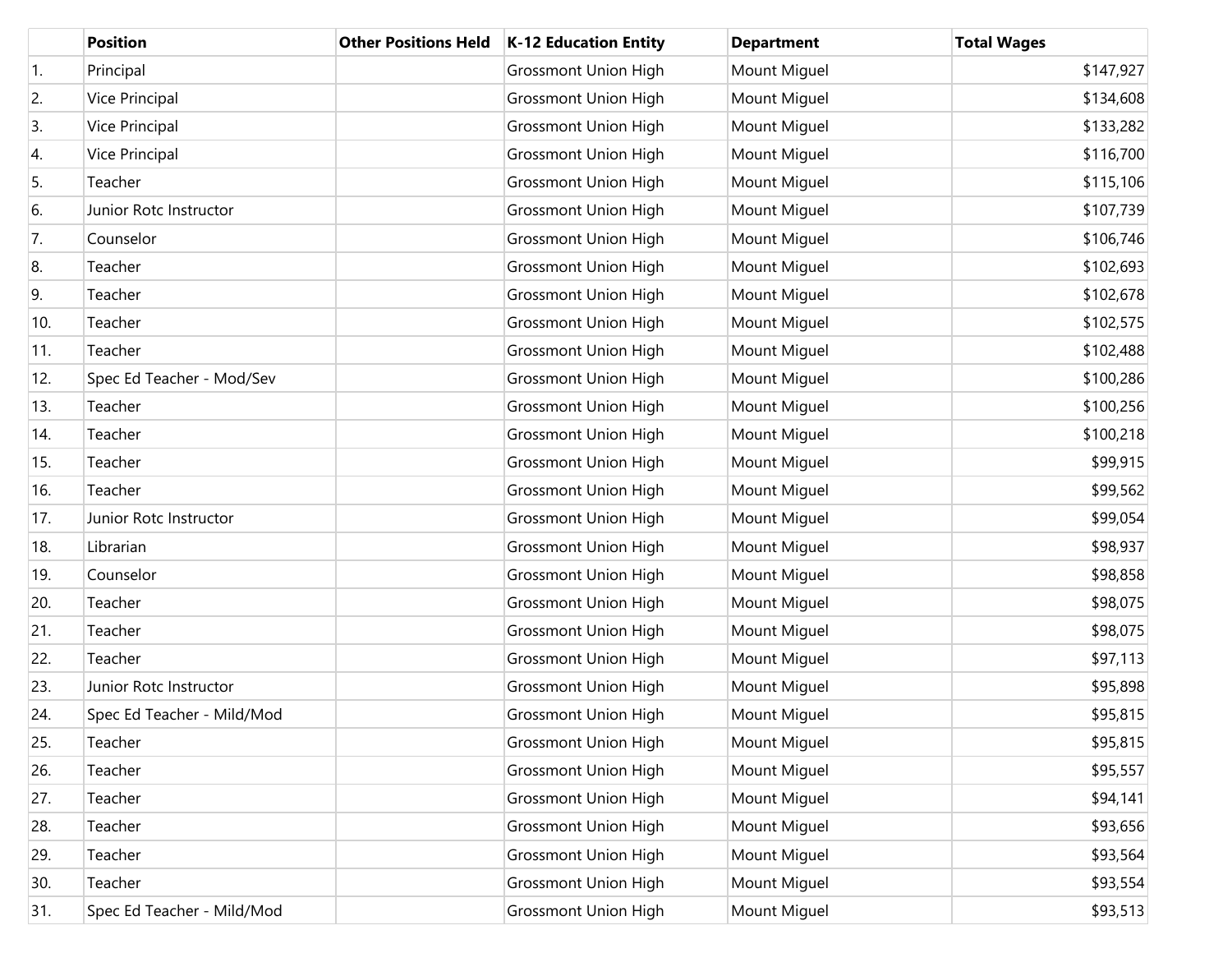| 32. | Counselor                    | <b>Grossmont Union High</b> | Mount Miguel | \$92,853 |
|-----|------------------------------|-----------------------------|--------------|----------|
| 33. | Teacher                      | <b>Grossmont Union High</b> | Mount Miguel | \$92,494 |
| 34. | Teacher                      | <b>Grossmont Union High</b> | Mount Miguel | \$92,324 |
| 35. | Teacher                      | <b>Grossmont Union High</b> | Mount Miguel | \$91,294 |
| 36. | Teacher                      | <b>Grossmont Union High</b> | Mount Miguel | \$91,291 |
| 37. | Teacher                      | <b>Grossmont Union High</b> | Mount Miguel | \$90,636 |
| 38. | Spec Ed Teacher - Mild/Mod   | <b>Grossmont Union High</b> | Mount Miguel | \$90,065 |
| 39. | Teacher                      | <b>Grossmont Union High</b> | Mount Miguel | \$90,065 |
| 40. | Teacher                      | <b>Grossmont Union High</b> | Mount Miguel | \$89,034 |
| 41. | Teacher                      | <b>Grossmont Union High</b> | Mount Miguel | \$89,034 |
| 42. | Teacher                      | <b>Grossmont Union High</b> | Mount Miguel | \$88,992 |
| 43. | Teacher                      | <b>Grossmont Union High</b> | Mount Miguel | \$88,992 |
| 44. | Teacher                      | <b>Grossmont Union High</b> | Mount Miguel | \$88,799 |
| 45. | Teacher                      | <b>Grossmont Union High</b> | Mount Miguel | \$88,058 |
| 46. | Teacher                      | <b>Grossmont Union High</b> | Mount Miguel | \$86,806 |
| 47. | Teacher                      | <b>Grossmont Union High</b> | Mount Miguel | \$85,513 |
| 48. | Teacher                      | <b>Grossmont Union High</b> | Mount Miguel | \$84,830 |
| 49. | Spec Ed Teacher - Mild/Mod   | <b>Grossmont Union High</b> | Mount Miguel | \$84,486 |
| 50. | Teacher                      | <b>Grossmont Union High</b> | Mount Miguel | \$84,098 |
| 51. | Teacher                      | <b>Grossmont Union High</b> | Mount Miguel | \$83,790 |
| 52. | Teacher                      | <b>Grossmont Union High</b> | Mount Miguel | \$82,756 |
| 53. | Teacher                      | <b>Grossmont Union High</b> | Mount Miguel | \$82,700 |
| 54. | Teacher                      | <b>Grossmont Union High</b> | Mount Miguel | \$82,600 |
| 55. | Teacher                      | <b>Grossmont Union High</b> | Mount Miguel | \$81,987 |
| 56. | Spec Ed Teacher - Mod/Sev    | <b>Grossmont Union High</b> | Mount Miguel | \$80,945 |
| 57. | Manager - School Facilities  | <b>Grossmont Union High</b> | Mount Miguel | \$80,524 |
| 58. | Spec Ed Teacher - Mod/Sev    | <b>Grossmont Union High</b> | Mount Miguel | \$76,467 |
| 59. | Spec Ed Teacher - Mild/Mod   | <b>Grossmont Union High</b> | Mount Miguel | \$76,376 |
| 60. | Teacher                      | <b>Grossmont Union High</b> | Mount Miguel | \$76,231 |
| 61. | <b>Technology Specialist</b> | <b>Grossmont Union High</b> | Mount Miguel | \$72,527 |
| 62. | Teacher                      | <b>Grossmont Union High</b> | Mount Miguel | \$71,227 |
| 63. | Spec Ed Teacher - Mod/Sev    | <b>Grossmont Union High</b> | Mount Miguel | \$69,532 |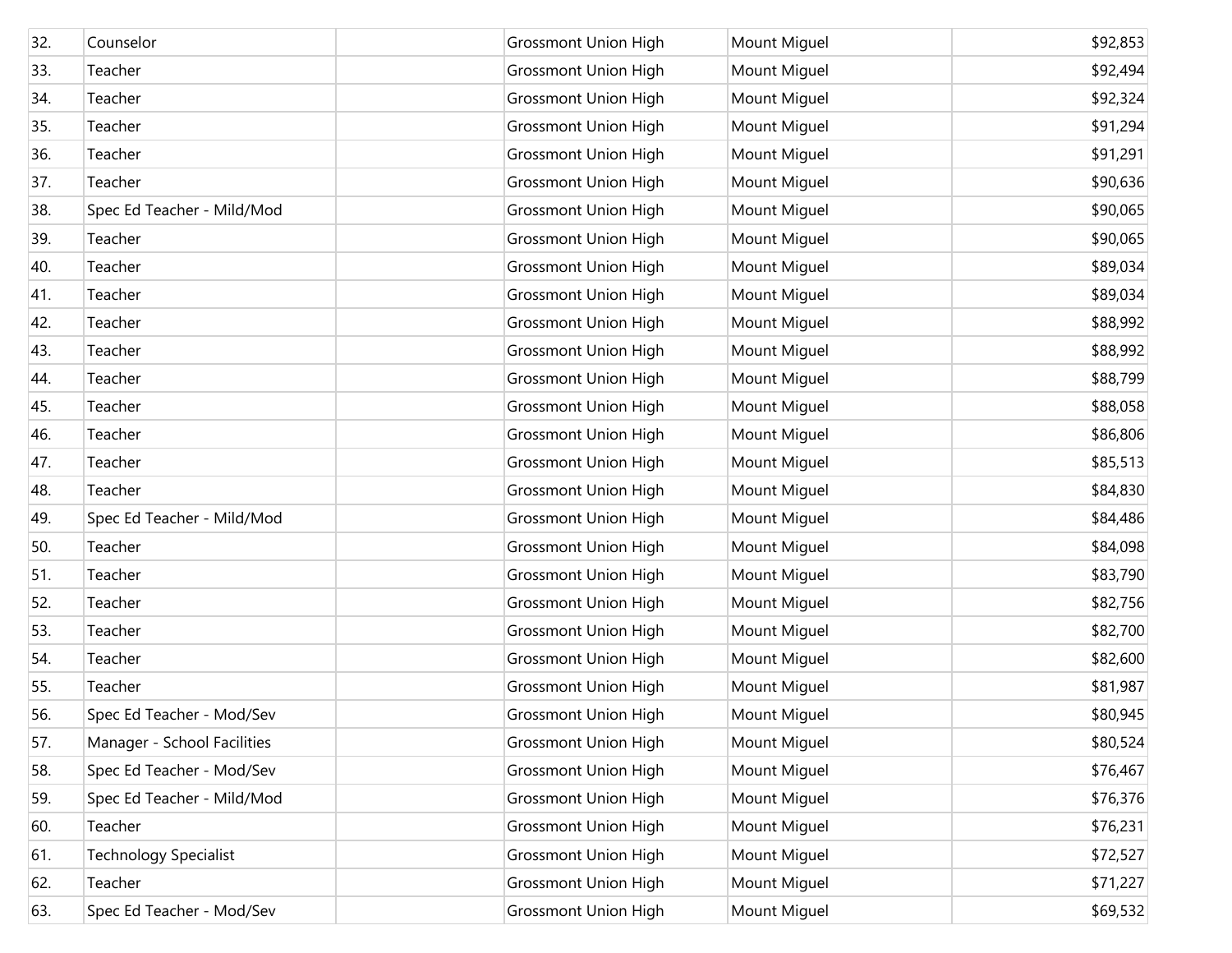| 64. | Spec Ed Teacher - Mod/Sev        | <b>Grossmont Union High</b> | Mount Miguel | \$62,451 |
|-----|----------------------------------|-----------------------------|--------------|----------|
| 65. | <b>Administrative Secretary</b>  | <b>Grossmont Union High</b> | Mount Miguel | \$60,221 |
| 66. | Spec Ed Teacher - Mild/Mod       | <b>Grossmont Union High</b> | Mount Miguel | \$59,786 |
| 67. | Spec Ed Teacher - Mod/Sev        | <b>Grossmont Union High</b> | Mount Miguel | \$57,288 |
| 68. | Guidance Info Specialist         | <b>Grossmont Union High</b> | Mount Miguel | \$55,451 |
| 69. | Senior Secretary                 | <b>Grossmont Union High</b> | Mount Miguel | \$55,451 |
| 70. | Grounds Leadworker               | <b>Grossmont Union High</b> | Mount Miguel | \$55,138 |
| 71. | <b>Head Custodian</b>            | <b>Grossmont Union High</b> | Mount Miguel | \$54,922 |
| 72. | Guidance Info Specialist         | <b>Grossmont Union High</b> | Mount Miguel | \$54,853 |
| 73. | Site Support Technician          | <b>Grossmont Union High</b> | Mount Miguel | \$54,009 |
| 74. | Senior Secretary                 | <b>Grossmont Union High</b> | Mount Miguel | \$53,871 |
| 75. | Teacher                          | <b>Grossmont Union High</b> | Mount Miguel | \$52,214 |
| 76. | School Finance Technician        | <b>Grossmont Union High</b> | Mount Miguel | \$51,969 |
| 77. | Secretary                        | <b>Grossmont Union High</b> | Mount Miguel | \$49,726 |
| 78. | Teacher                          | <b>Grossmont Union High</b> | Mount Miguel | \$49,635 |
| 79. | Custodian                        | <b>Grossmont Union High</b> | Mount Miguel | \$49,436 |
| 80. | Custodian                        | <b>Grossmont Union High</b> | Mount Miguel | \$49,334 |
| 81. | <b>Licensed Vocational Nurse</b> | <b>Grossmont Union High</b> | Mount Miguel | \$48,966 |
| 82. | Athletic Equipment Attendant     | <b>Grossmont Union High</b> | Mount Miguel | \$48,150 |
| 83. | Teacher                          | <b>Grossmont Union High</b> | Mount Miguel | \$46,604 |
| 84. | Custodian                        | <b>Grossmont Union High</b> | Mount Miguel | \$46,079 |
| 85. | Social Worker                    | <b>Grossmont Union High</b> | Mount Miguel | \$45,951 |
| 86. | Community Liaison I              | <b>Grossmont Union High</b> | Mount Miguel | \$45,797 |
| 87. | Teacher - Cte                    | <b>Grossmont Union High</b> | Mount Miguel | \$43,606 |
| 88. | Lead Campus Supv                 | <b>Grossmont Union High</b> | Mount Miguel | \$42,907 |
| 89. | Campus Supervisor                | <b>Grossmont Union High</b> | Mount Miguel | \$42,056 |
| 90. | Office Assistant                 | <b>Grossmont Union High</b> | Mount Miguel | \$40,862 |
| 91. | Campus Supervisor                | <b>Grossmont Union High</b> | Mount Miguel | \$38,166 |
| 92. | Campus Supervisor                | <b>Grossmont Union High</b> | Mount Miguel | \$37,193 |
| 93. | Attendance Technician            | <b>Grossmont Union High</b> | Mount Miguel | \$36,716 |
| 94. | Campus Supervisor                | <b>Grossmont Union High</b> | Mount Miguel | \$35,332 |
| 95. | Sp. Ed. Aide (Mild/Mod)          | <b>Grossmont Union High</b> | Mount Miguel | \$34,693 |